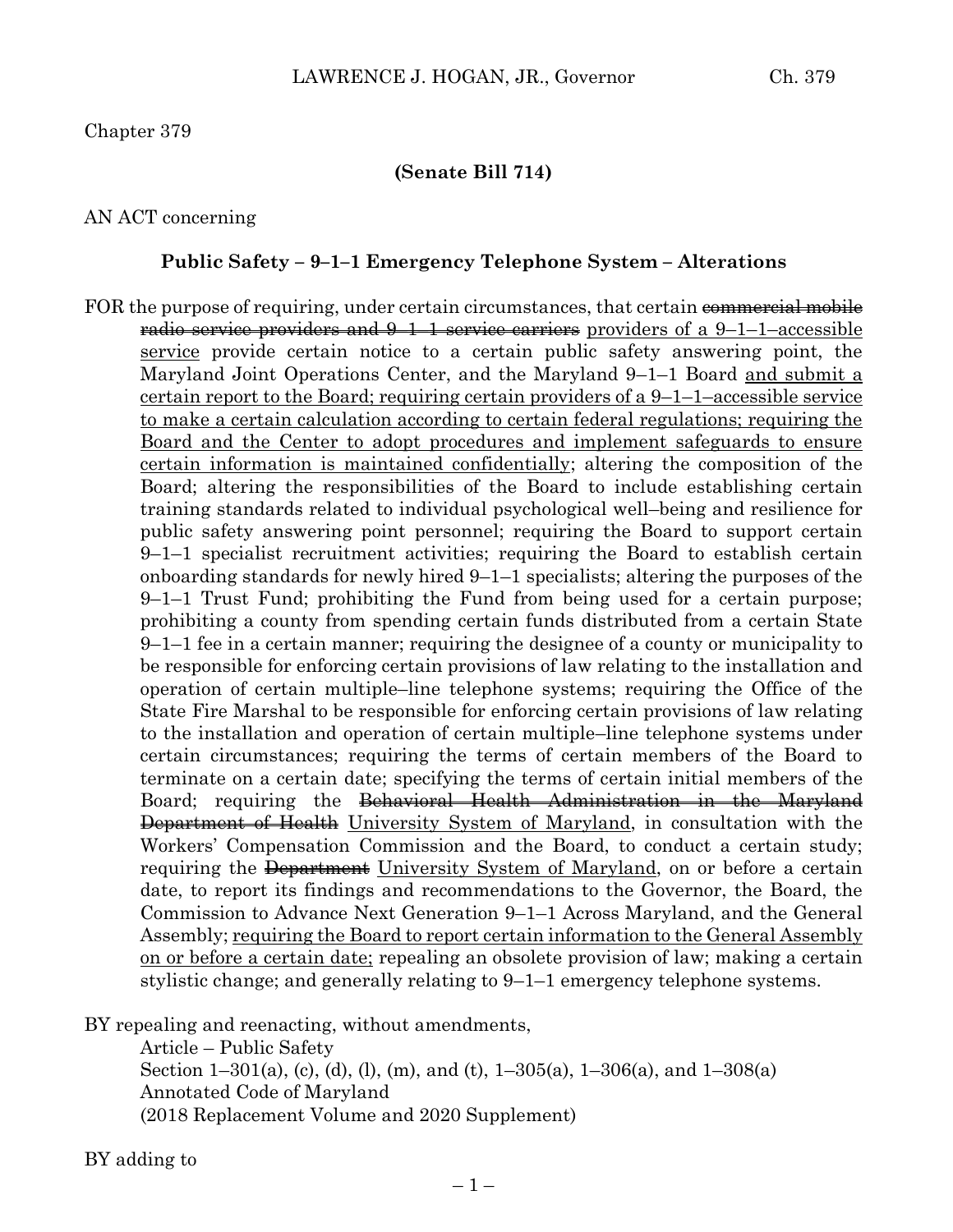## Ch. 379 2021 LAWS OF MARYLAND

Article – Public Safety Section 1–304.3 and 1–306(b)(17) Annotated Code of Maryland (2018 Replacement Volume and 2020 Supplement)

BY repealing and reenacting, with amendments, Article – Public Safety Section 1–305(b), 1–306(b)(15) and (16) and (e), 1–308(b), 1–309(c), 1–312(a), and 1–314 Annotated Code of Maryland (2018 Replacement Volume and 2020 Supplement)

SECTION 1. BE IT ENACTED BY THE GENERAL ASSEMBLY OF MARYLAND, That the Laws of Maryland read as follows:

## **Article – Public Safety**

1–301.

(a) In this subtitle the following words have the meanings indicated.

(c) "Commercial mobile radio service" or "CMRS" means mobile telecommunications service that is:

(1) provided for profit with the intent of receiving compensation or monetary gain;

(2) an interconnected, two–way voice service; and

(3) available to the public.

(d) "Commercial mobile radio service provider" or "CMRS provider" means a person authorized by the Federal Communications Commission to provide CMRS in the State.

(l) "9–1–1–accessible service" means telephone service or another communications service that connects an individual dialing the digits 9–1–1 to an established public safety answering point.

(m) (1) "9–1–1 service carrier" means a provider of CMRS or other 9–1–1–accessible service.

(2) "9–1–1 service carrier" does not include a telephone company.

(t) "Public safety answering point" means a communications facility that: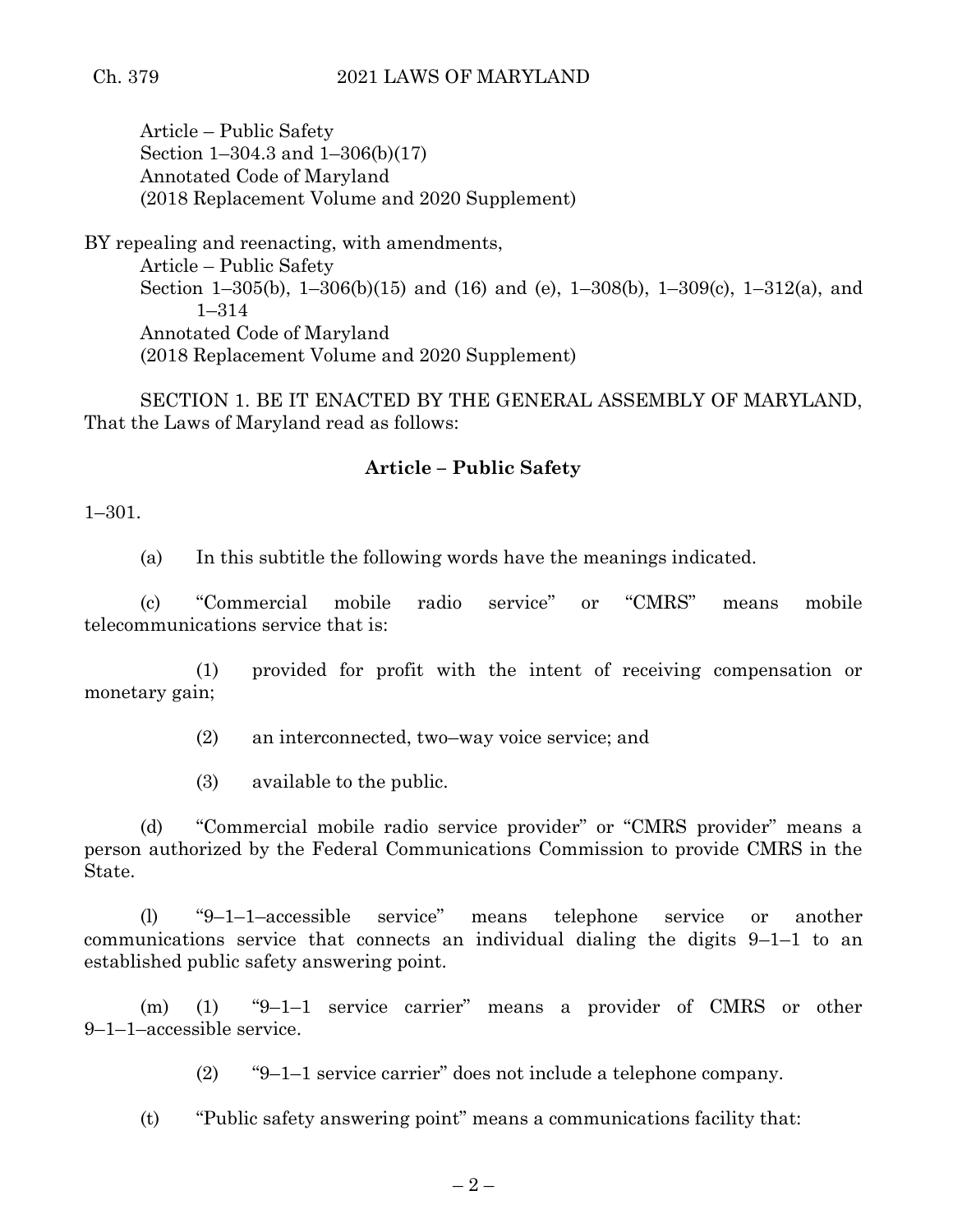(1) is operated on a 24–hour basis;

(2) first receives  $9-1-1$  requests for emergency services in a  $9-1-1$  service area; and

- (3) as appropriate:
	- (i) dispatches public safety services directly;

(ii) transmits incident data to appropriate public safety agencies within the State for the dispatch of public safety services; or

(iii) transfers 9–1–1 requests for emergency services or transmits incident data to:

1. an appropriate federal emergency communication center responsible for the delivery of public safety services on a federal campus or federal reservation; or

2. an appropriate public safety answering point located within or outside the State.

**1–304.3.**

**(A) IN SUBJECT TO SUBSECTIONS (B) AND (C) OF THIS SECTION, IN THE EVENT OF A PARTIAL OR TOTAL SINGLE COUNTY OR MULTICOUNTY 9–1–1–ACCESSIBLE SERVICE OUTAGE LASTING MORE THAN 30 MINUTES AND AFFECTING MORE THAN 600,000 USER MINUTES, A CMRS PROVIDER OR 9–1–1 SERVICE CARRIER PROVIDER OF A 9–1–1–ACCESSIBLE SERVICE, OTHER THAN A RESELLER, SHALL:**

**(1) AS SOON AS PRACTICABLE, NOTIFY ANY AFFECTED PUBLIC SAFETY ANSWERING POINT AND THE MARYLAND JOINT OPERATIONS CENTER OF THE 9–1–1–ACCESSIBLE SERVICE OUTAGE OCCURRING ON THE PROVIDER'S OR CARRIER'S NETWORK; AND**

**(2) IN ADVANCE OF THE NEXT SCHEDULED MEETING OF THE BOARD, NOTIFY THE BOARD OF ANY 9–1–1–ACCESSIBLE SERVICE OUTAGE OCCURRING ON THE PROVIDER'S OR CARRIER'S NETWORK; AND**

**(3) AT THE NEXT SCHEDULED MEETING OF THE BOARD, SUBMIT TO THE BOARD A REPORT DETAILING THE 9–1–1–ACCESSIBLE SERVICE OUTAGE OCCURRING ON THE PROVIDER'S NETWORK.**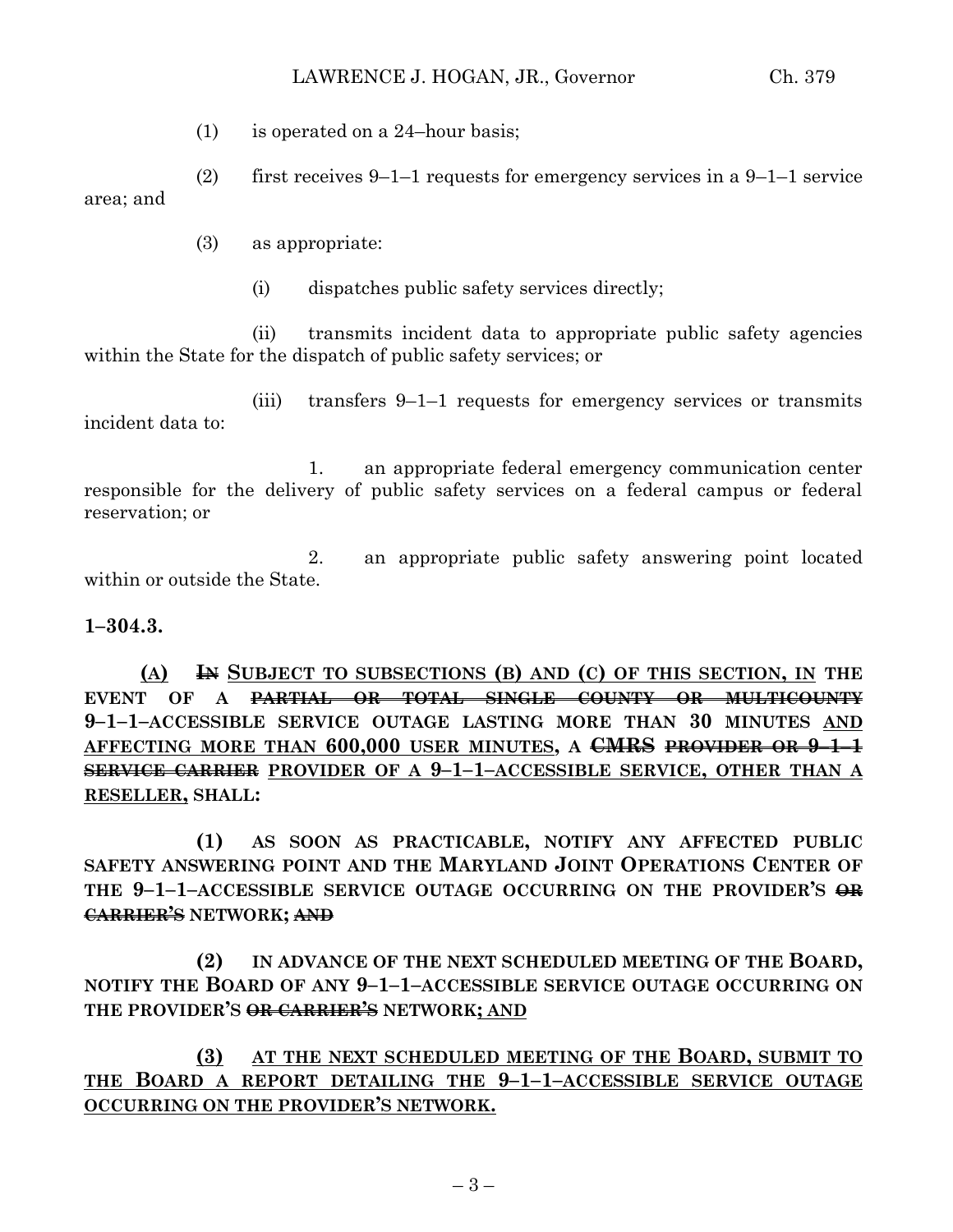# **(B) A PROVIDER OF A 9–1–1–ACCESSIBLE SERVICE SHALL CALCULATE USER MINUTES UNDER THIS SECTION IN ACCORDANCE WITH THE APPLICABLE REGULATIONS OF THE FEDERAL COMMUNICATIONS COMMISSION.**

# **(C) THE BOARD AND THE MARYLAND JOINT OPERATIONS CENTER SHALL ADOPT PROCEDURES AND IMPLEMENT SAFEGUARDS TO ENSURE THAT SENSITIVE INFORMATION SUBMITTED BY A PROVIDER OF A 9–1–1–ACCESSIBLE SERVICE UNDER THIS SECTION IS MAINTAINED CONFIDENTIALLY.**

1–305.

(a) There is a Maryland 9–1–1 Board in the Department of Public Safety and Correctional Services.

(b) (1) The Board consists of **[**17**] 24** members.

(2) Of the **[**17**] 24** members:

(i) one **NONVOTING** member shall represent a telephone company operating in the State;

(ii) one **NONVOTING** member shall represent the wireless telephone industry in the State;

**(III) ONE NONVOTING MEMBER SHALL REPRESENT THE MARYLAND EMERGENCY MANAGEMENT AGENCY;**

**[**(iii)**] (IV)** one member shall represent the Maryland Institute for Emergency Medical Services Systems;

**[**(iv)**] (V)** one member shall represent the Department of State Police;

**[**(v)**] (VI)** one member shall represent the Public Service Commission;

**[**(vi)**] (VII)** one member shall represent the Association of Public–Safety Communications Officials International, Inc.;

**[**(vii)**] (VIII)** two members shall represent county fire services in the State, with one member representing career fire services and one member representing volunteer fire services;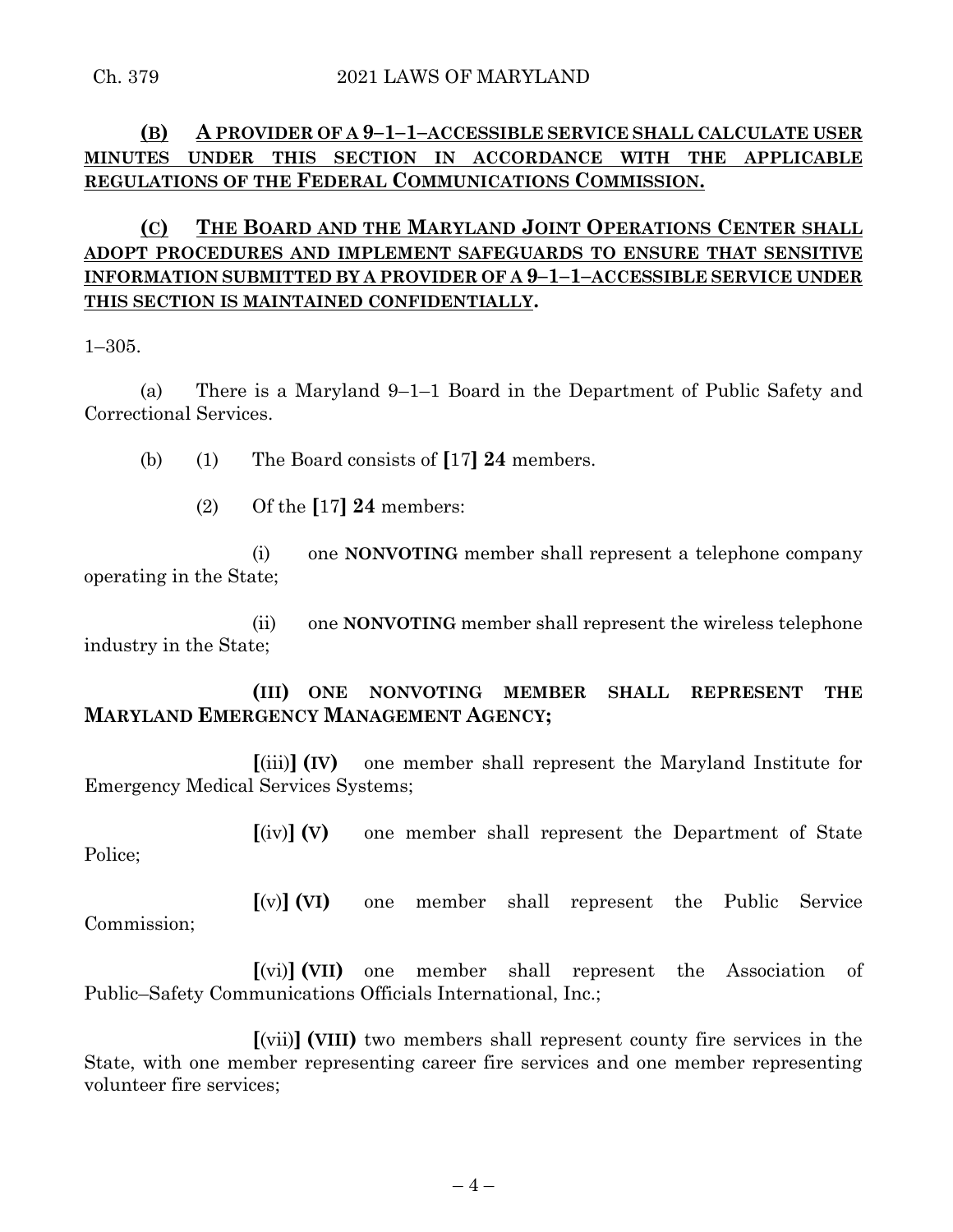**[**(viii)**] (IX)** one member shall represent **[**police services**] LAW ENFORCEMENT** in the State;

**[**(ix)**] (X) [**two members**] ONE MEMBER** shall represent emergency management services in the State;

**[**(x) one member shall represent a county with a population of 200,000 or more;

(xi) one member shall represent a county with a population of less than 200,000;**]**

**(XI) ONE MEMBER SHALL REPRESENT 9–1–1 SPECIALISTS;**

## **(XII) ONE MEMBER SHALL BE APPOINTED BY THE SECRETARY OF DISABILITIES AND REPRESENT INDIVIDUALS WITH ACCESSIBILITY NEEDS;**

**(XIII) ONE MEMBER SHALL REPRESENT THE EMERGENCY COMMUNICATIONS COMMITTEE OF THE MARYLAND ASSOCIATION OF COUNTIES;**

**(XIV) ONE MEMBER SHALL REPRESENT DIRECTORS OF PUBLIC SAFETY ANSWERING POINTS FOR ALLEGANY COUNTY, GARRETT COUNTY, AND WASHINGTON COUNTY;**

**(XV) ONE MEMBER SHALL REPRESENT DIRECTORS OF PUBLIC SAFETY ANSWERING POINTS FOR CALVERT COUNTY, CHARLES COUNTY, FREDERICK COUNTY, MONTGOMERY COUNTY, PRINCE GEORGE'S COUNTY, AND ST. MARY'S COUNTY;**

**(XVI) ONE MEMBER SHALL REPRESENT DIRECTORS OF PUBLIC SAFETY ANSWERING POINTS FOR ANNE ARUNDEL COUNTY, BALTIMORE CITY, BALTIMORE COUNTY, CARROLL COUNTY, HARFORD COUNTY, AND HOWARD COUNTY;**

**(XVII)ONE MEMBER SHALL REPRESENT DIRECTORS OF PUBLIC SAFETY ANSWERING POINTS FOR CAROLINE COUNTY, CECIL COUNTY, DORCHESTER COUNTY, KENT COUNTY, QUEEN ANNE'S COUNTY, SOMERSET COUNTY, TALBOT COUNTY, WICOMICO COUNTY, AND WORCESTER COUNTY;**

**(XVIII) ONE MEMBER SHALL REPRESENT THE CYBERSECURITY SYSTEMS IN THE STATE, PARTICULARLY IN THE FIELD OF EMERGENCY COMMUNICATION NETWORKS;**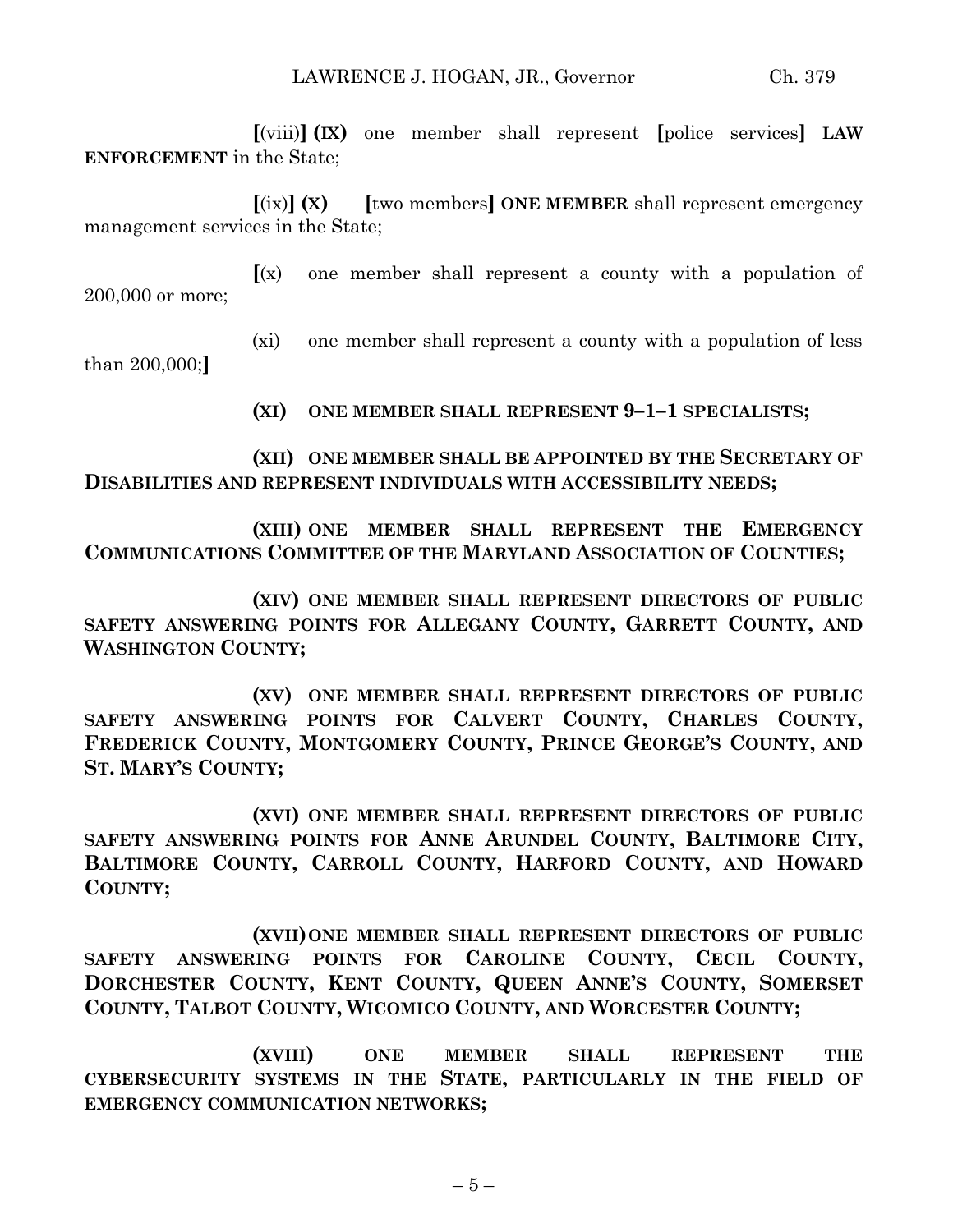**(XIX) ONE MEMBER SHALL REPRESENT A COUNTY FINANCE OFFICE IN THE STATE AND BE RECOMMENDED BY THE MARYLAND ASSOCIATION OF COUNTIES;**

**[**(xii)**] (XX)** one member shall represent the Maryland chapter of the National Emergency Numbers Association;

**[**(xiii)**] (XXI)** one member shall represent the geographical information systems in the State; and

**[**(xiv)**](XXII)**two members shall represent the public.

(3) The Governor shall appoint the members with the advice and consent of the Senate.

1–306.

(a) The Board shall coordinate the enhancement of county 9–1–1 systems.

(b) The Board's responsibilities include:

(15) establishing training standards for public safety answering point personnel based on national best practices, including training concerning Next Generation 9–1–1 topics **AND INDIVIDUAL PSYCHOLOGICAL WELL–BEING AND RESILIENCE**; **[**and**]**

(16) establishing minimum standards for cybersecurity, oversight, and accountability of service level agreements between counties and core service providers of Next Generation 9–1–1 services**; AND**

**(17) SUPPORTING 9–1–1 SPECIALIST RECRUITMENT ACTIVITIES CONSISTING OF:**

**(I) A DATABASE THAT OFFERS INFORMATION ON RECRUITMENT GUIDANCE, BEST PRACTICES, AND STRATEGIES;**

**(II) RECRUITMENT PROJECTS, INCLUDING RECRUITMENT PROJECTS DESIGNED TO REACH MINORITIES; AND**

**(III) A WEBSITE THAT CONTAINS LINKS TO JOB OPPORTUNITIES THROUGHOUT THE STATE FOR 9–1–1 SPECIALISTS**.

(e) (1) The standards established by the Board under subsection  $(b)(15)$  of this section shall include **ONBOARDING STANDARDS FOR NEWLY HIRED 9–1–1 SPECIALISTS AND** minimum continuing education standards for 9–1–1 specialists.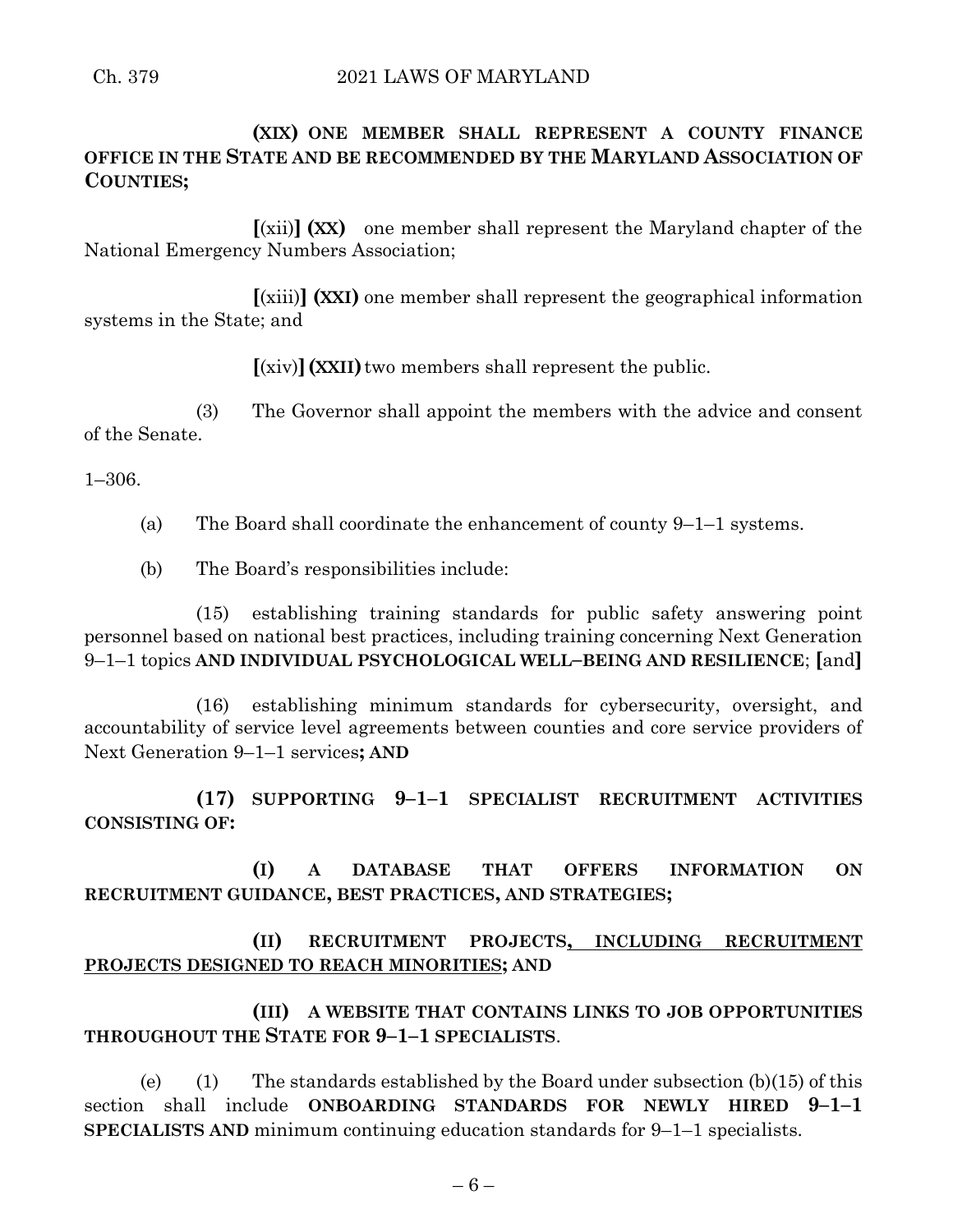(2) (i) At least once each year, the Board shall provide for an audit of each public safety answering point in order to ensure that 9–1–1 specialists and other personnel employed by the public safety answering point have satisfied the training requirements established in accordance with subsection (b)(15) of this section.

(ii) The audit described under subparagraph (i) of this paragraph may be conducted concurrently with an inspection of the public safety answering point in accordance with subsection (b)(10) of this section.

1–308.

(a) There is a 9–1–1 Trust Fund.

(b) (1) Except as provided in paragraph (2) of this subsection and subject to  $\S$ 1–309.1 of this subtitle, the purposes of the 9–1–1 Trust Fund are to:

(i) reimburse counties for the cost of enhancing a  $9-1-1$  system;

(ii) pay contractors in accordance with  $\S 1-306(b)(12)$  of this subtitle; and

(iii) fund the coordinator position and staff to handle the increased duties related to wireless enhanced 9–1–1 service under  $\S$  1–305 of this subtitle, as an administrative cost.

(2) Subject to paragraph (3) of this subsection **[**and beginning January 1, 2020**]**, in addition to the purposes described under paragraph (1) of this subsection, the purposes of the 9–1–1 Trust Fund include **FUNDING**:

(i) **[**funding**]** the operation and maintenance of 9–1–1 systems, enhanced 9–1–1 systems, and Next Generation 9–1–1 services, including:

1. equipment and software utilized directly for providing 9–1–1 services by a public safety answering point;

2. protocol systems and software utilized directly for providing 9–1–1 services by a public safety answering point;

3. interpretation services provided for a public safety answering point;

4. services provided for a public safety answering point to ensure improved access to individuals with disabilities and other individuals who use assistive technology; and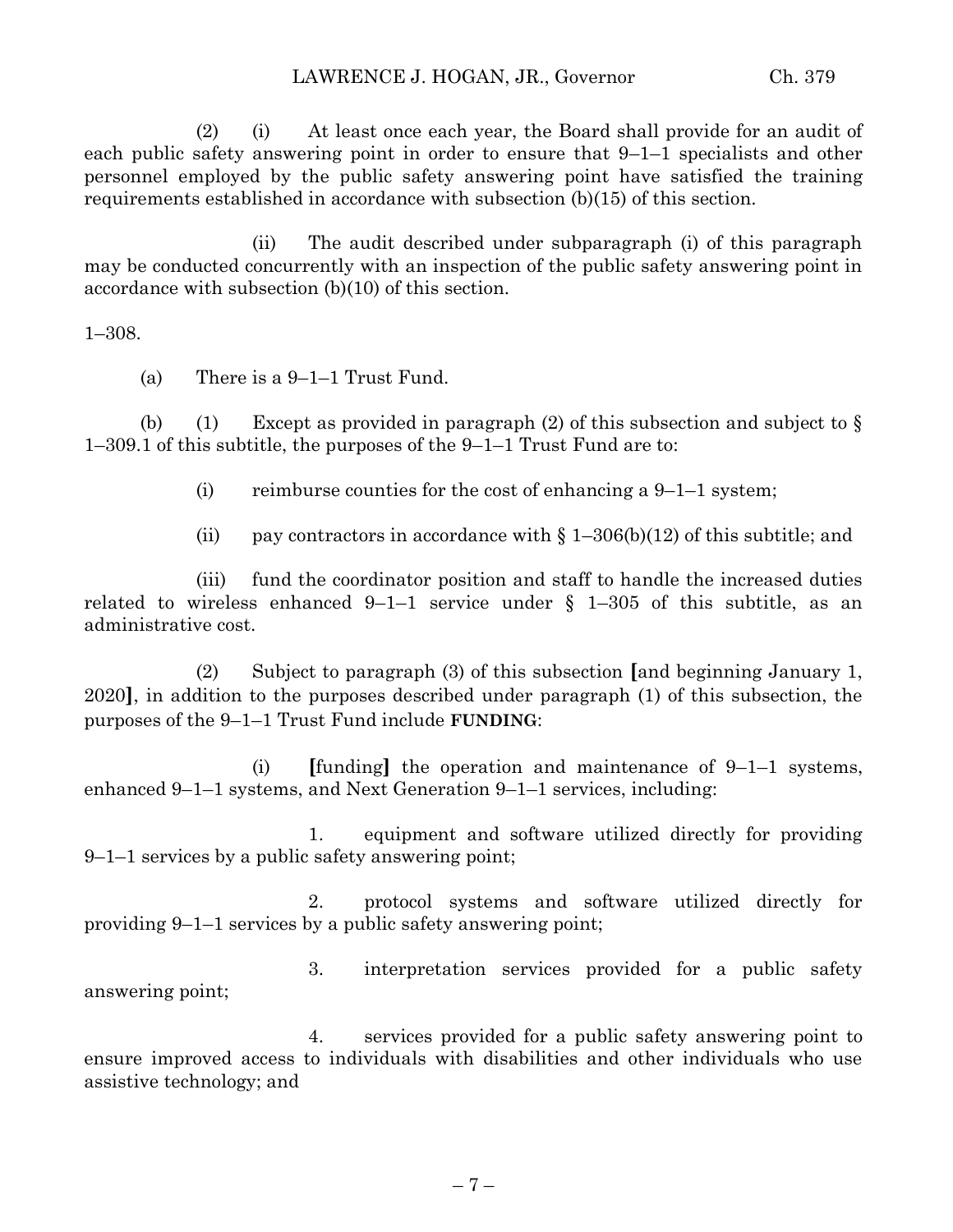#### Ch. 379 2021 LAWS OF MARYLAND

5. voice, data, and call log recorders utilized to capture information from 9–1–1 systems, enhanced 9–1–1 systems, and Next Generation 9–1–1 services;

(ii) **[**funding**]** the operation and maintenance of 9–1–1 systems, enhanced 9–1–1 systems, and Next Generation 9–1–1 services connectivity and infrastructure equipment, including:

1. automatic number and location identification; and

2. Primary Rate Interface and Session Initiation Protocol trunking for 10–digit emergency and nonemergency lines;

(iii) **[**funding**]** geographical information systems hardware, software, data development, and data management costs incurred for the effective operation of 9–1–1 systems, enhanced 9–1–1 systems, and Next Generation 9–1–1 services, including:

- 1. mapping equipment;
- 2. interfaces to computer–aided dispatch; and
- 3. geographical information systems base layer development

and management;

(iv) **[**funding**]** public safety answering point facilities costs, including access control, security systems, and standby power;

(v) **[**funding**]** costs for public education materials;

(vi) **[**funding**]** the training of county personnel working in or directly supporting a public safety answering point;

(vii) **[**funding**]** the provision of tuition reimbursement for 9–1–1 specialists for educational programs related to the 9–1–1 specialist career field; **[**and**]**

(viii) **[**funding**]** costs to maintain the cybersecurity of 9–1–1 systems, enhanced 9–1–1 systems, and Next Generation 9–1–1 services**; AND**

# **(IX) COSTS OF 9–1–1 SPECIALIST RECRUITMENT ACTIVITIES AS DESCRIBED IN § 1–306(B)(17) OF THIS SUBTITLE**.

(3) Funding allocated in accordance with paragraph (2) of this subsection may not be utilized for**:**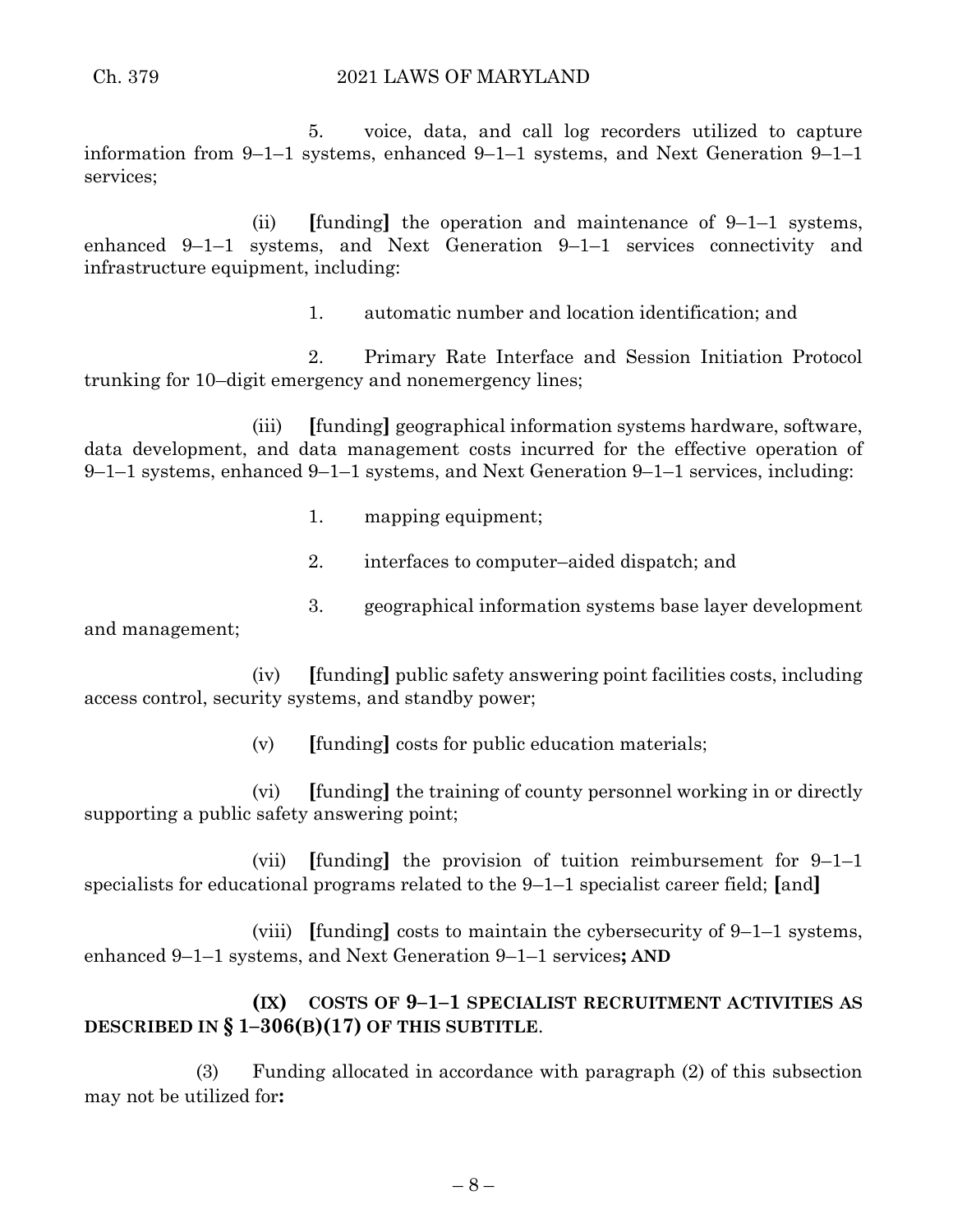**(I)** the payment of the salary of public safety answering point personnel or county personnel**; OR**

# **(II) ANY PURPOSE ASSOCIATED WITH THE 9–8–8 SUICIDE PREVENTION HOTLINE**.

1–309.

(c) (1) Money accruing to the  $9-1-1$  Trust Fund may be used as provided in this subsection.

(2) Money collected from the State 9–1–1 fee may be used only to:

(i) pay the administrative costs chargeable to the  $9-1-1$  Trust Fund;

- (ii) reimburse counties for the cost of enhancing a  $9-1-1$  system;
- (iii) pay contractors in accordance with  $\S 1-306(b)(12)$  of this subtitle;

and

(iv) pay the costs associated with maintenance, operations, and programs approved by the Board in accordance with § 1–308(b) of this subtitle.

(3) Money collected from the county 9–1–1 fee may be used by the counties only for the maintenance and operation costs of the 9–1–1 system.

(4) Money collected from the prepaid wireless  $E\left(9-1\right)-1$  fee shall be used as follows:

(i) 25% for the same purpose as the 9–1–1 fee under paragraph  $(2)$ of this subsection; and

(ii) 75% for the same purpose as the county 9–1–1 fee under paragraph (3) of this subsection, prorated on the basis of the total fees collected in each county.

(5) Money accruing to the 9–1–1 Trust Fund may not be used for**:**

**(I)** the maintenance or operation of communications centers other than public safety answering points**; OR**

**(II) ANY PURPOSE ASSOCIATED WITH THE 9–8–8 SUICIDE PREVENTION HOTLINE**.

1–312.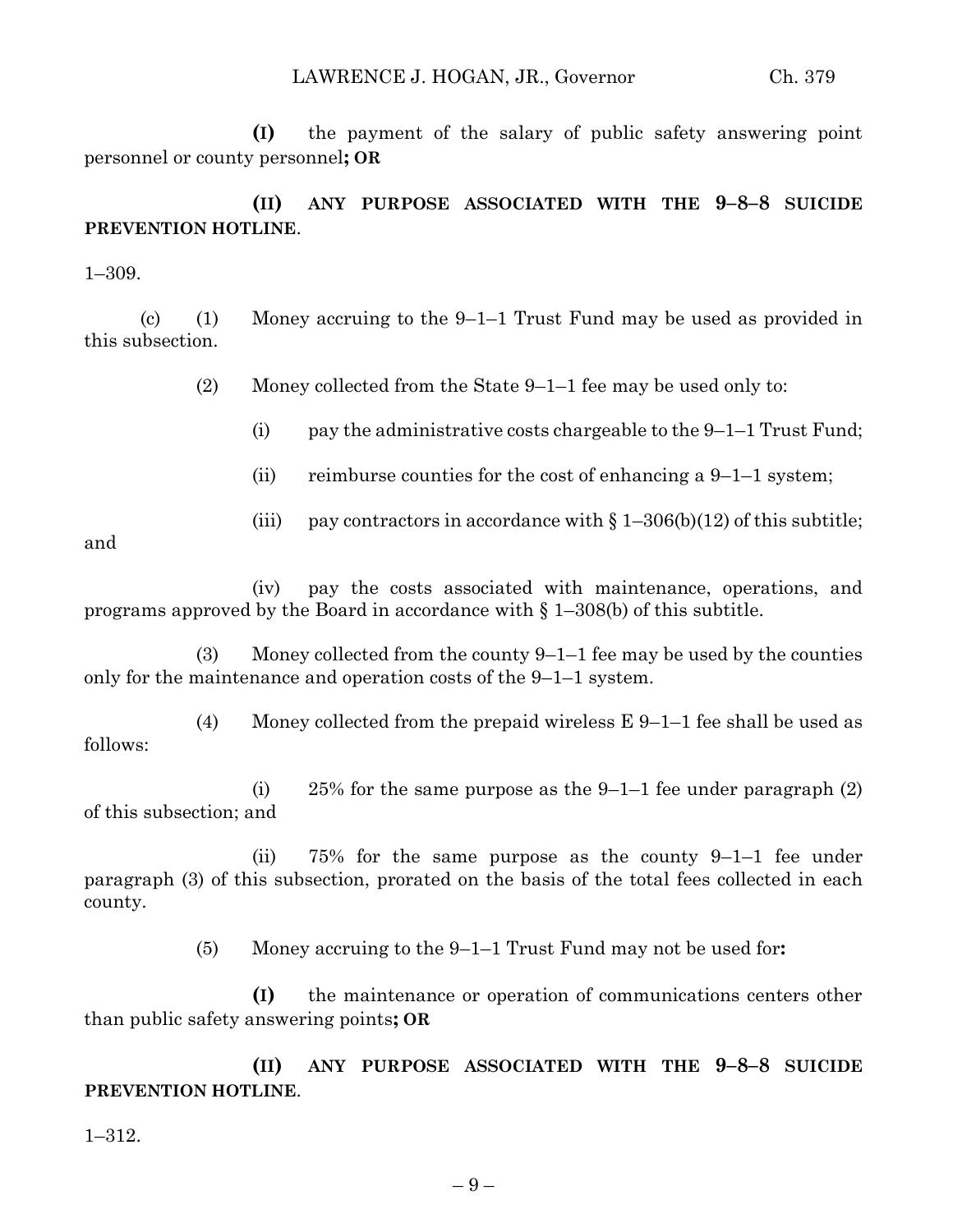(a) **(1)** During each county's fiscal year, the county may spend the amounts distributed to it from State 9–1–1 fee collections for the installation, enhancement, maintenance, and operation of a county or multicounty 9–1–1 system.

**(2) A COUNTY MAY NOT SPEND THE AMOUNTS DISTRIBUTED TO IT FROM STATE 9–1–1 FEE COLLECTIONS FOR ANY PURPOSE ASSOCIATED WITH THE 9–8–8 SUICIDE PREVENTION HOTLINE.**

1–314.

(a) In this section, "multiple–line telephone system" means a system that:

(1) consists of common control units, telephone sets, control hardware and software, and adjunct systems, including network and premises–based systems; and

(2) is designed to aggregate more than one incoming voice communication channel for use by more than one telephone.

(b) (1) Except as provided in paragraph (2) of this subsection, a person that installs or operates a multiple–line telephone system shall ensure that the system is connected to the public switched telephone network in such a way that when an individual using the system dials 9–1–1, the call connects to the public safety answering point without requiring the user to dial any other number or set of numbers.

(2) A unit of the Executive Branch of State government shall comply with paragraph (1) of this subsection on the date that the multiple–line telephone system of the unit is next upgraded.

(c) **(1)** Notwithstanding any other provision of this subtitle **AND EXCEPT AS PROVIDED IN PARAGRAPH (2) OF THIS SUBSECTION**, a **[**county**] COUNTY'S** or **[**municipality**] MUNICIPALITY'S DESIGNEE** shall be responsible for enforcing subsection (b) of this section.

**(2) IN THE ABSENCE OF A COUNTY– OR MUNICIPALITY–DESIGNATED ENFORCEMENT UNIT, THE OFFICE OF THE STATE FIRE MARSHAL, INCLUDING THE STATE FIRE MARSHAL, AN ASSISTANT STATE FIRE MARSHAL, OR A SPECIAL ASSISTANT STATE FIRE MARSHAL, SHALL BE RESPONSIBLE FOR ENFORCING SUBSECTION (B) OF THIS SECTION.**

(d) (1) Each county or municipality may set a fine or series of fines to be issued to a person that violates subsection (b) of this section.

(2) Revenue collected under paragraph (1) of this subsection shall be returned to the county or municipality taking the enforcement action.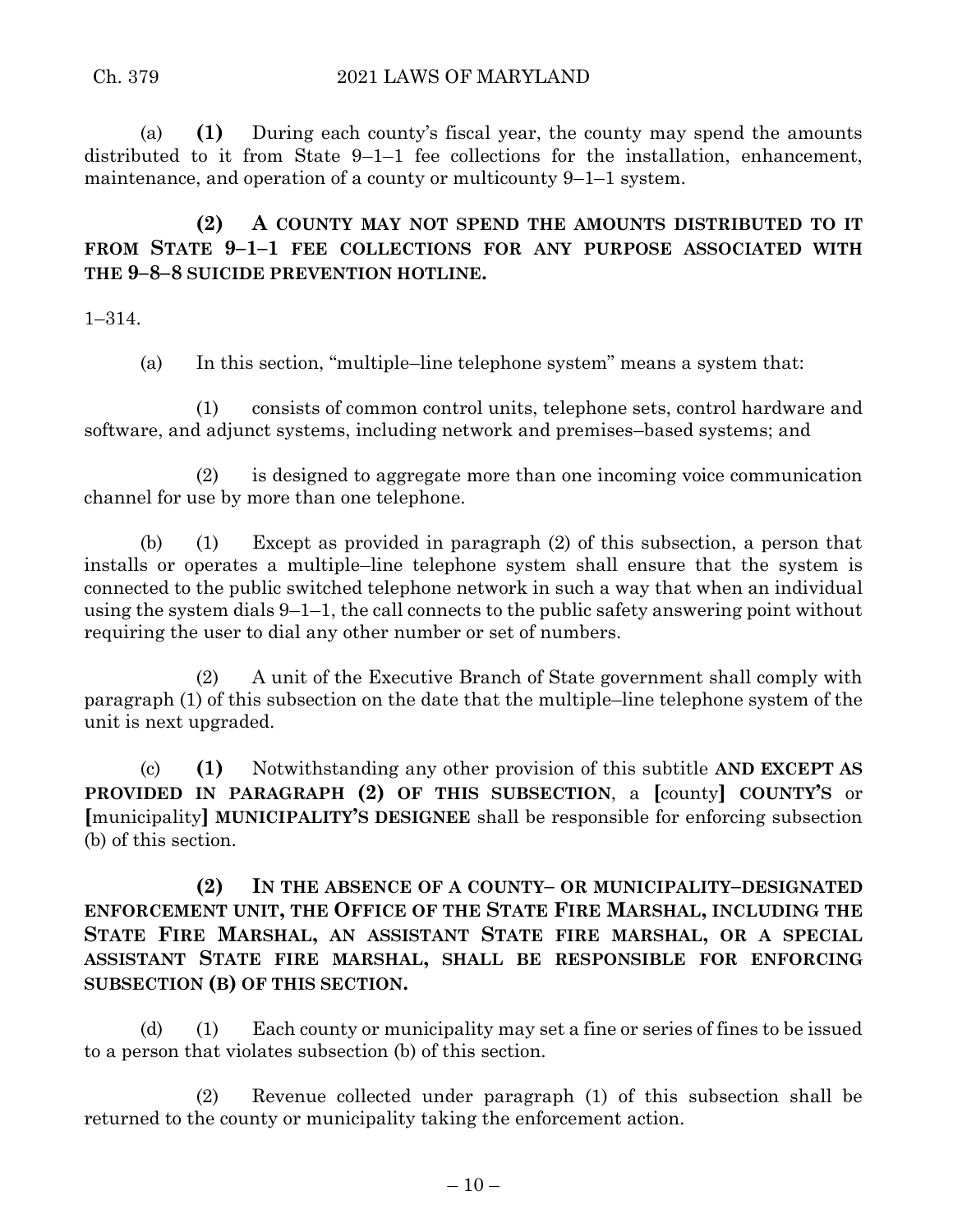(e) When a county submits a request for disbursements from the 9–1–1 Trust Fund in accordance with § 1–309 of this subtitle, the county shall submit to the Board a certification of the enforcement actions taken by the county under this section.

SECTION 2. AND BE IT FURTHER ENACTED, That, to implement the change in composition of the Maryland 9–1–1 Board under § 1–305(b)(2) of the Public Safety Article, as enacted by Section 1 of this Act:

(1) the terms of the members representing the emergency management services in the State serving on the Maryland 9–1–1 Board before the effective date of this Act shall terminate June 1, 2021; and

(2) the Governor may reappoint a member of the Maryland 9–1–1 Board who served before the effective date of this Act in order to ensure a level of continuity within the membership of the Board.

SECTION 3. AND BE IT FURTHER ENACTED, That the terms of the 11 initial members of the Maryland 9–1–1 Board provided for in § 1–305(b)(2) of the Public Safety Article, as enacted by Section 1 of this Act, shall expire as follows:

- (1) two members in 2021;
- (2) three members in 2022;
- (3) three members in 2023; and
- (4) three members in 2024.

SECTION 4. AND BE IT FURTHER ENACTED, That:

(a) (1) The Behavioral Health Administration in the Maryland Department of Health University System of Maryland, in consultation with the State Workers' Compensation Commission and the Maryland 9–1–1 Board, shall study the State's workers' compensation laws and the effects of job–related audible or visual trauma experienced by 9–1–1 specialists, as defined in § 1–301 of the Public Safety Article, for the purpose of determining:

(i) whether audible or visual trauma, including trauma incurred through Next Generation 9–1–1 services, as defined in § 1–301 of the Public Safety Article, culminates in impaired mental wellness, emotional awareness, or cognitive function; and

(ii) whether the State's workers' compensation laws should be amended for the purpose of establishing benefit eligibility for 9–1–1 specialists who have been directly or indirectly exposed to job–related audible or visual trauma.